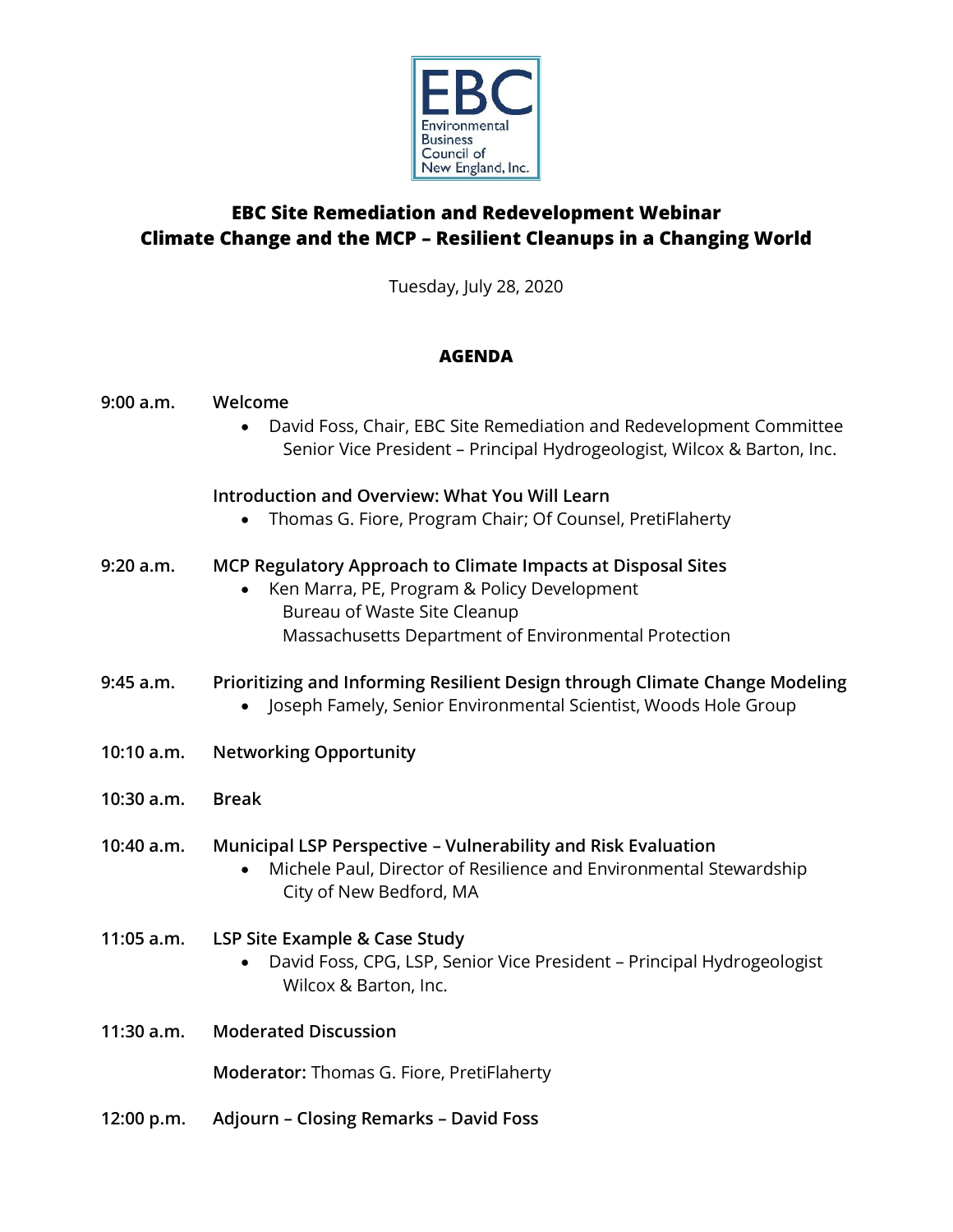#### **PROGRAM CHAIR**

**Thomas G. Fiore,** Of Counsel PretiFlaherty 60 State Street, Suite 1100, Boston, MA 02109 617-226-3842 | tfiore@preti.com

Mr. Fiore is a member of the Environmental Practice Group at PretiFlaherty. He is a graduate of Wesleyan University and Northeastern University School of Law. Mr. Fiore advises clients on issues of land use and environmental law in a variety of business and operational contexts including the lease, sale and redevelopment of environmentally-impacted property, regulatory compliance, and risk management.

#### **SPEAKERS**

**Joseph Famely,** Senior Environmental Scientist Woods Hole Group 107 Waterhouse Road, Bourne, MA 02532 508-495-6220 | jfamely@woodsholegroup.com

Joe Famely is a Senior Environmental Scientist at Woods Hole Group. Focused on environmental and sustainability planning, he has expertise in assessing climate change vulnerability and risk for infrastructure and natural resources, and developing adaptation and resiliency plans for communities and organizations. In addition to numerous sea level rise and storm surge vulnerability assessments in the New England region, he has developed customized greenhouse gas assessment tools to help organizations benchmark and track their carbon footprints and prepare sustainability reports, and led strategic land use planning projects. Joe's background in ecological risk assessment, urban ecology, and environmental design brings a systems-thinking approach to projects and facilitates collaboration with engineering and design professionals, as well as with clients and stakeholders. Joe holds a B.A. from Bowdoin College, and a M.E.M. in Urban Ecology and Environmental Design from the Yale School of the Environment. He is also a certified provider in the MA EOEEA Municipal Vulnerability Preparedness (MVP) Program.

**David Foss,** CPG, LSP, Senior Vice President – Principal Hydrogeologist Wilcox & Barton, Inc. #1B Commons Drive, Londonderry, NH 03053 603-369-4190 x523 | M 401-330-9566 | dfoss@wilcoxandbarton.com

David Foss is a Principal Hydrogeologist who leads the Brownfield Redevelopment practice at Wilcox & Barton, Inc., connecting a broad range of public and private development interests. Focusing on the remediation and redevelopment of hazardous waste and petroleum-contaminated sites, he finds great satisfaction in the revitalization of urban neighborhoods and the social benefits of economic renewal. He identifies and implements solutions for projects involving difficult regulatory and technical issues. David is an expert in Brownfield incentive programs and policy. He identifies and implements solutions for projects with challenging environmental histories amid overlapping regulatory programs for Wilcox & Barton, Inc. projects.

David is active in numerous civic and professional organizations including the Licensed Site Professional (Massachusetts), Rhode Island Society of Environmental Professionals, the American Institute of Professional Geologists (AIPG), and the Massachusetts Geologic Society. He is a Certified Professional Geologist and Licensed Site Professional.